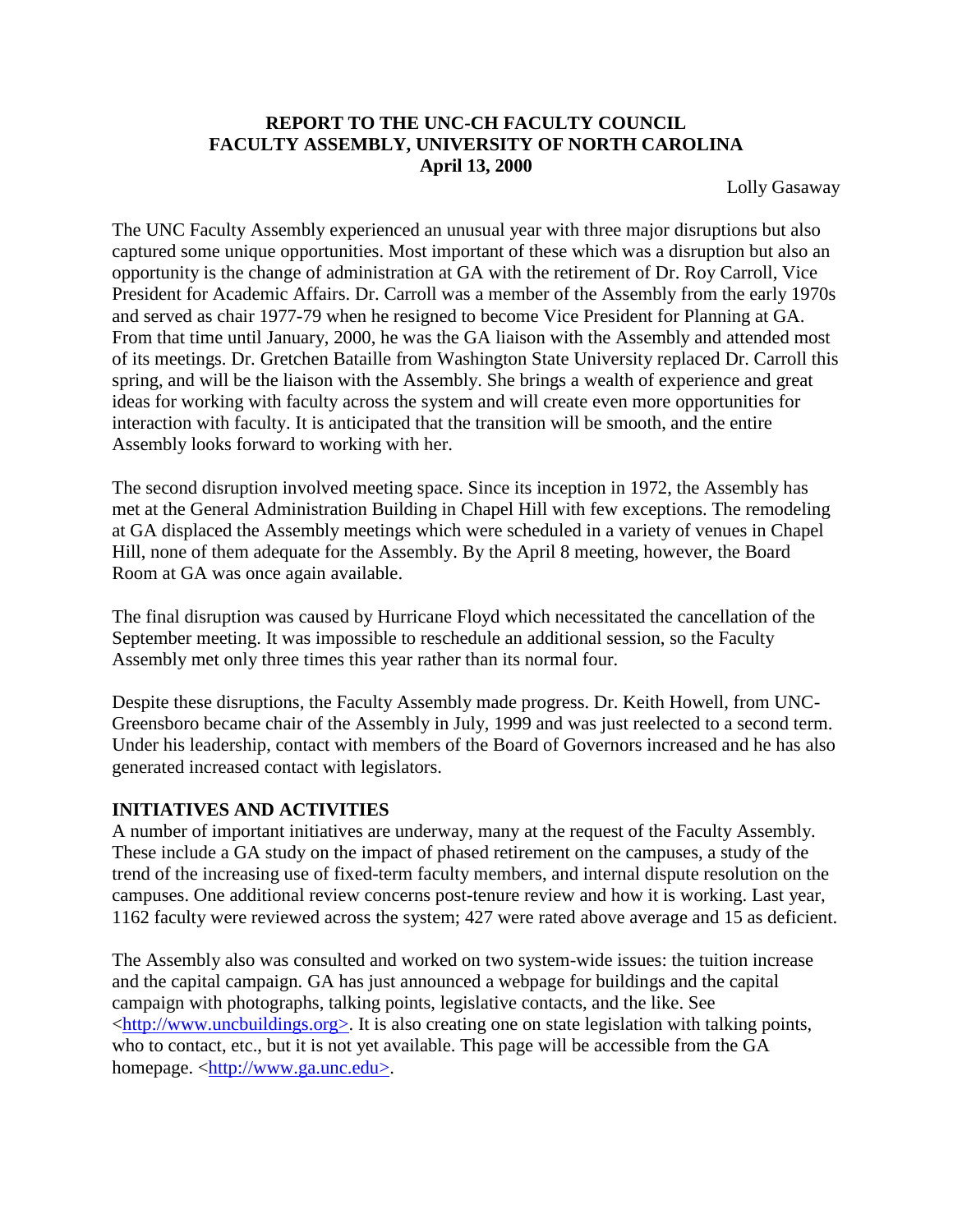## **FACULTY BENEFITS**

At the request of the Faculty Assembly, two years ago GA began a study of UNC faculty benefits. The task force had representation from both campus human resources and faculty members across the system. As a result of this report, GA is asking the legislature to increase their contribution into retirement programs to 9.29% with immediate vesting. It is felt that this will make benefits more competitive in comparison with other universities.

# **FACULTY DEVELOPMENT**

Also at the request of the Assembly, President Broad created the Professional Development Advisory Committee (PDAC) two years ago to ensure that adequate attention was paid to the professional development of faculty. This group recommended and the Assembly resolved that each campus should have a center for teaching and learning. At that time only half the campuses had such a center. Today all do except the North Carolina School of the Arts. The new Vice President for Academic Affairs is very supported for faculty development and indicated her support for the recommendations of PDAC and continuing efforts to further faculty development.

## **FACULTY INVOLVEMENT IN CAMPUS BUDGETING PROCESS AND PRIORITIES**

The Faculty Assembly Budget Committee has continued efforts to determine the level of faculty participation in the budget process on their campuses. This is done with an annual survey of the campuses and a report back. At present 10 campuses have a budget committee with faculty representation. The Committee has developed characteristic model for a faculty budget committee for the campuses which include the following:

- Sponsored by either the university or the faculty senate/council
- Membership is faculty or a combination of faculty, staff and students
- Participate in and monitor budget decisions and to educates faculty
- Chair is either a faculty member or administrator
	- o Chair meets regularly with Provost to advise on priorities, conduct studies, propose strategies, participates in annual budgeting process and inform faculty

At present a letter is being sent to each faculty senate chair to prod the creation of these committees on campuses that do not have them and increasing the scope of those that fall outside the model.

#### **TECHNOLOGY FORUM**

On April 6, the Faculty Assembly, in conjunction with the Vice President for Information Technology, held a Faculty Forum on Instructional Technology to which members of the Faculty Assembly were invited along with other faculty and staff. The purpose of the forum was to review GA's Technology Initiative, the new Technology Collaborative and to consider the problems with faculty involvement in technology planning and implementation across the system. The Assembly's Faculty Development Committee and Ad Hoc Committee on Technology participated in the planning of this forum. Future such programs are also planned.

# **INTERNAL OPERATIONS**